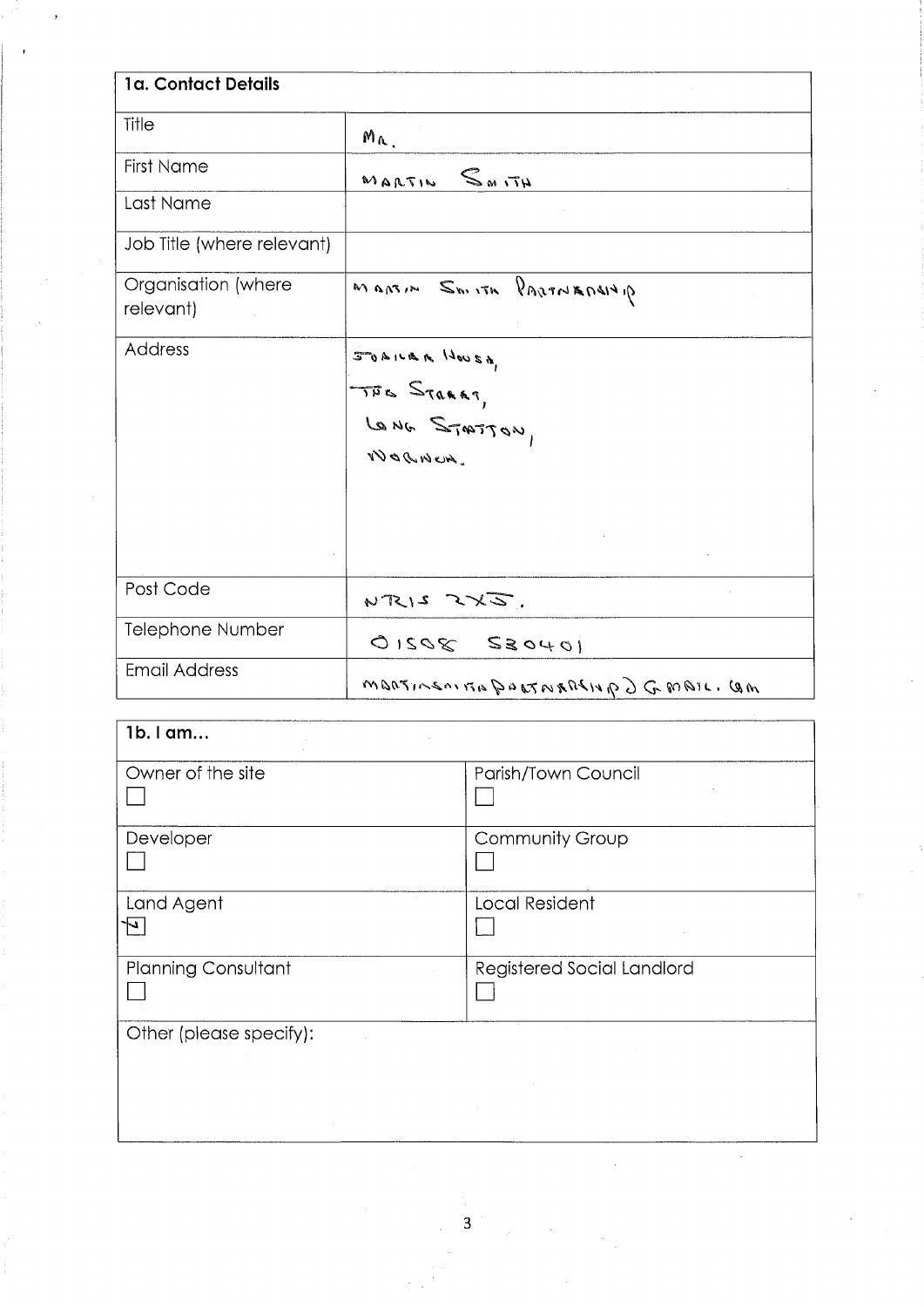| 1c. Client/Landowner Details (if different from question 1a) |       |  |
|--------------------------------------------------------------|-------|--|
| Title                                                        | MR.   |  |
| <b>First Name</b>                                            | 40.45 |  |
| Last Name                                                    | WERB  |  |
| Job Title (where relevant)                                   | 40    |  |
| Organisation (where                                          |       |  |
| relevant)                                                    | $N_A$ |  |
| Address                                                      |       |  |
|                                                              | ,     |  |
|                                                              |       |  |
|                                                              | J     |  |
|                                                              |       |  |
|                                                              |       |  |
|                                                              |       |  |
|                                                              |       |  |
|                                                              |       |  |
| Post Code                                                    |       |  |
| Telephone Number                                             |       |  |
| <b>Email Address</b>                                         | NIC   |  |

Please make your comments below. You can comment on more than one site on this form. Please clearly state the site reference number of the site (GNLP....) your comments refer to.

| Site reference | <b>Comments</b>                                                                                                                                                                                                                                                                                              |
|----------------|--------------------------------------------------------------------------------------------------------------------------------------------------------------------------------------------------------------------------------------------------------------------------------------------------------------|
| 181            | THIS SITE IS A REOVADANT AREO OF<br>FORMER FARM LONG WITH CO WAS READERED<br>UNWARNANT BY THE DISECTION, ASWAS<br>CHUDER LAND ITS ELT BT THE GUNSTRICTION<br>THE WORTHER POT POSS.<br>BEING SITUATED BT THE BUS ON CHUICA<br>LOME 10 works VERS MERGED TO RESIDENTIAL<br>OF SMAD SONOS LIGAS INDUSTAIRE USB. |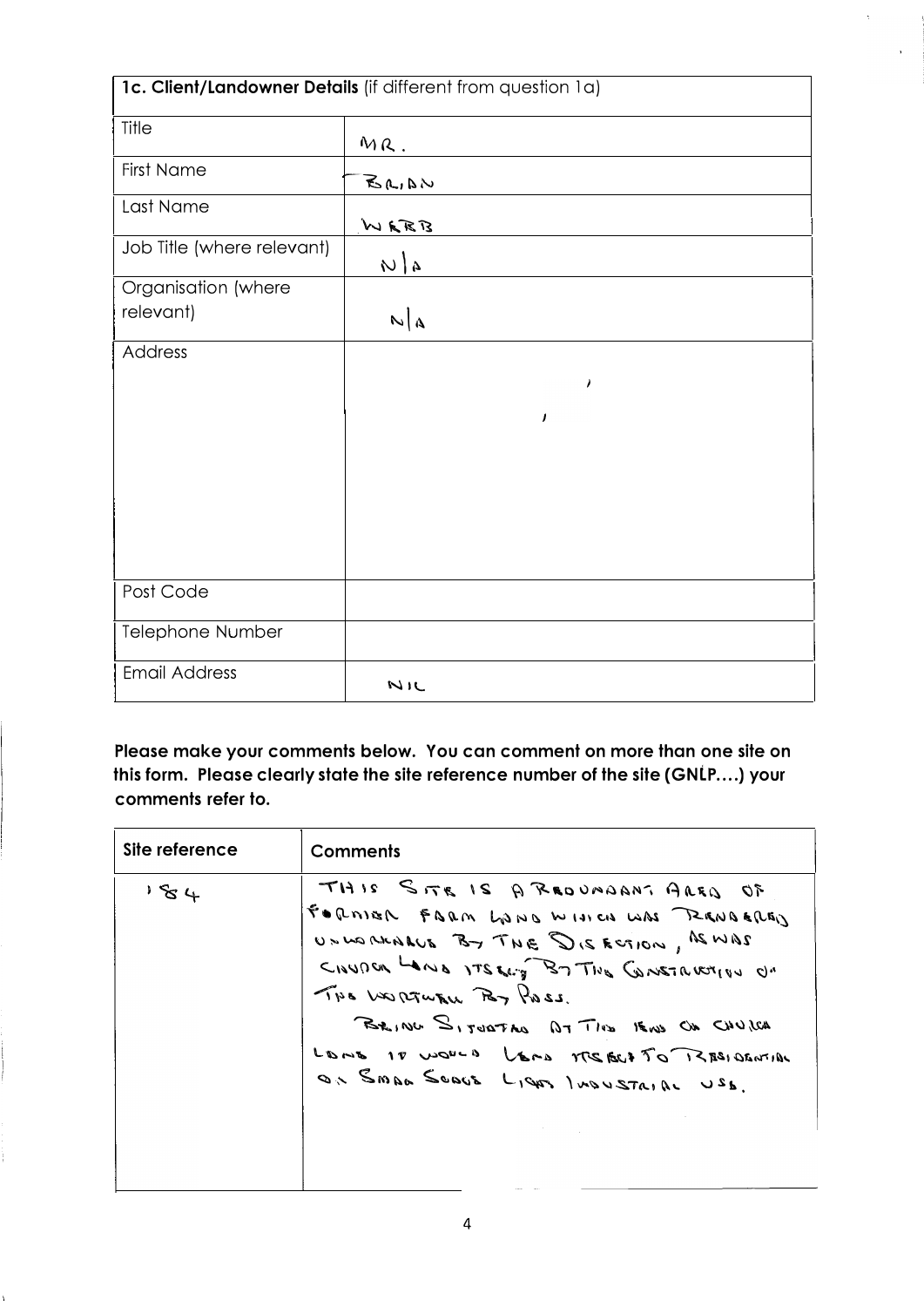you are consenting to your comments being stored by Norfolk County Council, and the details being published for consultation purposes.

Once comments have been checked and verified they will be available online (with respondents' names) for others to see. Any representations which are deemed to contain offensive comments will be removed from the consultation site. Whilst we will include names on our website, we will remove personal contact details such as addresses, telephone numbers, emails and signatures before publishing.

If you wish to comment but feel that you have a strong reason for your identity to be withheld from publication, you can contact your District Councillor who will put forward your comments as appropriate. Please note that where you submit your views in writing to your local District Councillor, this is described as "lobbying" and the local member will be obliged to pass these on. The local District Councillor will be required to provide your details to the GNLP where they will be stored for their records.

Please note, however, that if you subsequently wish to comment as part of the formal Regulation 19 stage of the Greater Norwich Local Plan (due to take place in 2020) comments must be attributable for the public examination by the Planning Inspectorate.

See our Privacy notice here http://www.greaternorwichlocalplan.org.uk/ for information on how we manage your personal information.

## **Declaration**

I agree that the details within this form can be held by Norfolk County Council and that those details can be made available for public viewing and shared with Broadland District Council, Norwich City Council and South Norfolk Council for the purposes specified in the disclaimer above.

Name **Date**  $\, \sqrt{ |r_1| \, |\mathcal{R}| \, |\mathcal{R}| }$ 

## **Greater Norwich - New, Revised and Small Sites Document - Regulation 18 Response Form**

| DR OFFICIAL USEONLY     |  |
|-------------------------|--|
| <b>Response Number:</b> |  |
| <b>Ite Received:</b>    |  |
|                         |  |

Your completed form should be returned to the Greater Norwich Local Plan team **no**<br>Inter than **Frank of Lister 24 B**oose than **2012 later than 5pm on Friday 14 December 20,**

,..-�· .,

If you have any further questions about the ways to comment, or if you need consultation documentation in Targe print, audio, Braille, an alternative format or a different language, you can email us at gnlp@norfolk.gov.uk or phone us on 01603 306603.